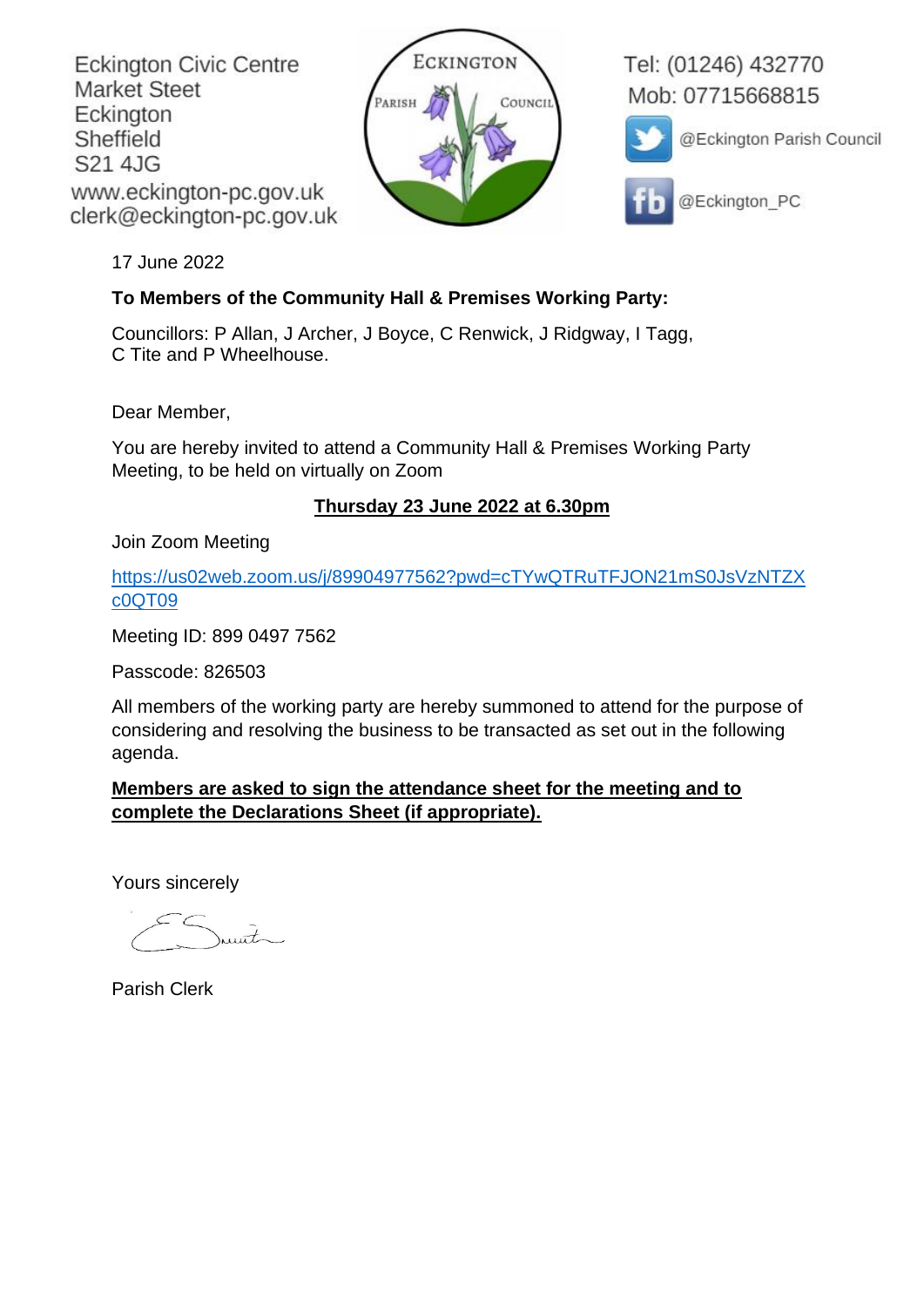#### AGENDA PART I – NON CONFIDENTIAL INFORMATION

- 1. To elect a Chairman
- 2. To elect a Vice Chairman
- 3. To receive apologies for absence
- 4. Variation of order of business
- 5. To receive Declaration of Members Interest.
	- a) To enable Members to declare the existence and nature of any Disclosable Pecuniary Interest they have in subsequent agenda items, in accordance with the Parish Council's Code of Conduct. Interests that become apparent at a later stage in the proceedings may be declared at that time.
	- b) To receive and approve request for dispensations from Members on matters of which they have a Disclosable Pecuniary Interest.
- 6. Public speaking

A maximum of three minutes or at the Chairman's discretion will be made for members of the public to address the meeting in relation to the business to be transacted.

- 7. To determine which items if any from part 1 of the agenda should be taken with the public excluded. If the Council decides to exclude the public it will be necessary to pass a resolution in the following terms:- "In view of the confidential nature of item … to consider a resolution to exclude the Press and Public from the meeting in accordance with the Public Bodies (Admissions to Meetings Act) 1960. S1. In order to discuss the item".
- 8. To receive and approve Minutes 224/22 255/22 of a Community Hall & Premises Meeting held 17 February 2022. The Chair to sign and date the Minutes.
- 9. Renishaw and Spinkhill Community Hall
- a) To receive a report on Renishaw and Spinkhill Community Hall.
- b) To consider the Renishaw and Spinkhill Community Halls latest accounts.
- c) To consider quotes for blinds
- d) To discuss bar area at Renishaw and Spinkhill Community Hall
- e) To discuss kitchen area at Renishaw and Spinkhill Community Hall
- f) To discuss Premises Licence
- g) To discuss proposal regarding annual hire rate for Landmarks
- 10.Marsh Lane Community Hall
- a) To consider a report from Marsh Lane Management Committee.
- b) To consider the Marsh Lane Management Committee latest accounts.
- c) To consider proposals for outdoor area
- d) To discuss kitchen at Marsh Lane Community Hall